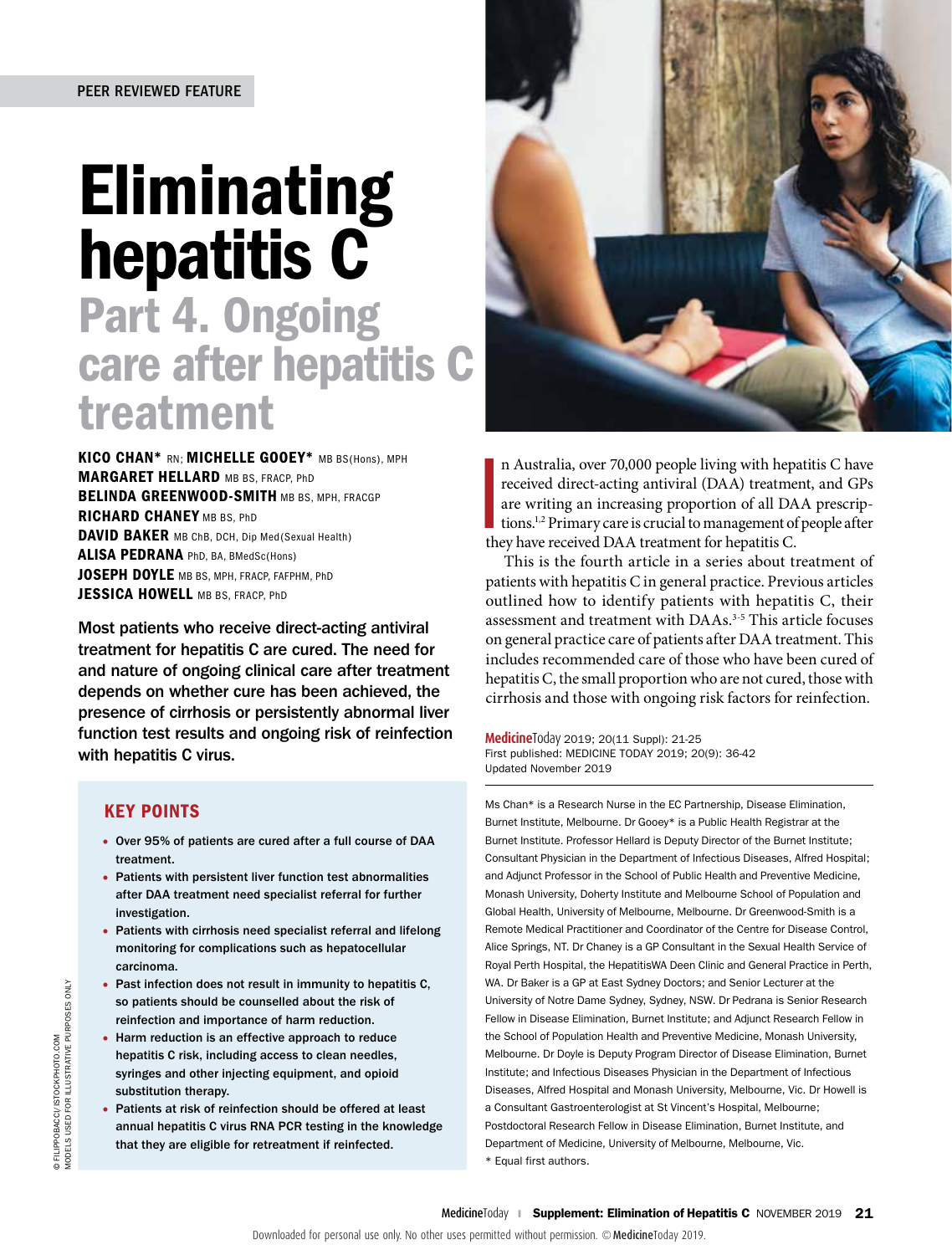Determining treatment outcome Over 95% of patients with chronic hepatitis C are cured after a full course of DAA treatment. Hepatitis C virus (HCV) RNA testing is required to determine treatment success or failure (or subsequent reinfection).

A patient is defined as cured of hepatitis C if HCV RNA is no longer detected by a PCR test on a blood sample taken at least 12 weeks after completing the DAA

#### FOLLOW-UP CARE OF PATIENTS AFTER HEPATITIS C TREATMENT WITH DIRECT-ACTING ANTIVIRALS<sup>8\*</sup>



Abbreviations: HAV = hepatitis A virus; HBV = hepatitis B virus; HCC = hepatocellular carcinoma; HCV = hepatitis C virus; LFT = liver function test; PCR = polymerase chain reaction.

\* Adapted from Burnet Institute Eliminate Hepatitis C Partnership. Eliminate hepatitis C partnership practice support toolkit. Melbourne: Burnet Institute; 2018 [\(https://ecpartnership.org.au/toolkit\)](https://ecpartnership.org.au/toolkit).<sup>8</sup>

† HCV RNA PCR determines whether the patient is currently infected with HCV.

‡ Liver fibrosis assessment should be completed before commencing treatment to determine whether patient has cirrhosis.

§ Abnormal LFT results: alanine aminotransferase ≥30U/L (men) or ≥19U/L (women).

¶ Suitable specialists include gastroenterologists, hepatologists and infectious disease physicians. Patients will need to see a gastroenterologist for any liver-related follow up (persistent abnormal LFTs, HCC screening, oesophageal varices monitoring) and can see another specialist for relapse and reinfection assessment.

treatment course.6 Cure is also referred to as a sustained virological response at 12 weeks (SVR12).

#### Advice for patients who are cured

After successful treatment, it is important to inform patients of the following:

- Antibodies against HCV will most likely remain detectable long term. These antibodies represent the body's immune response to the virus and reflect exposure, not active infection.
- Past infection does not result in immunity and the presence of HCV antibodies does not prevent reinfection. People who continue to engage in behaviours that put them at risk can be reinfected with HCV.

People who inject drugs should be reminded that practising harm reduction will help minimise the risk of reinfection (see below). Men who have sex with men should be reminded about safe sexual practices to minimise the risk of reinfection. It is also worth mentioning that HIV pre-exposure prophylaxis with tenofovir– emtricitabine does not protect against HCV infection.

For people who continue to be at risk of HCV reinfection, HCV RNA testing by PCR should be offered at least annually (note that the MBS funds one HCV RNA PCR test per 12-month period).<sup>7</sup> This is also an opportunity to discuss harm reduction measures. There is no indication for repeat hepatitis C antibody testing, as the result will most likely continue to be positive. It is important to let people know that they can be retreated if they are reinfected.

#### Clinical follow up

The recommended follow up for patients after hepatitis C DAA treatment is shown in the Flowchart.<sup>8</sup> The need for ongoing clinical follow up is determined by several factors:<sup>6</sup>

- whether hepatitis C has been cured
- the degree of liver fibrosis present before DAA treatment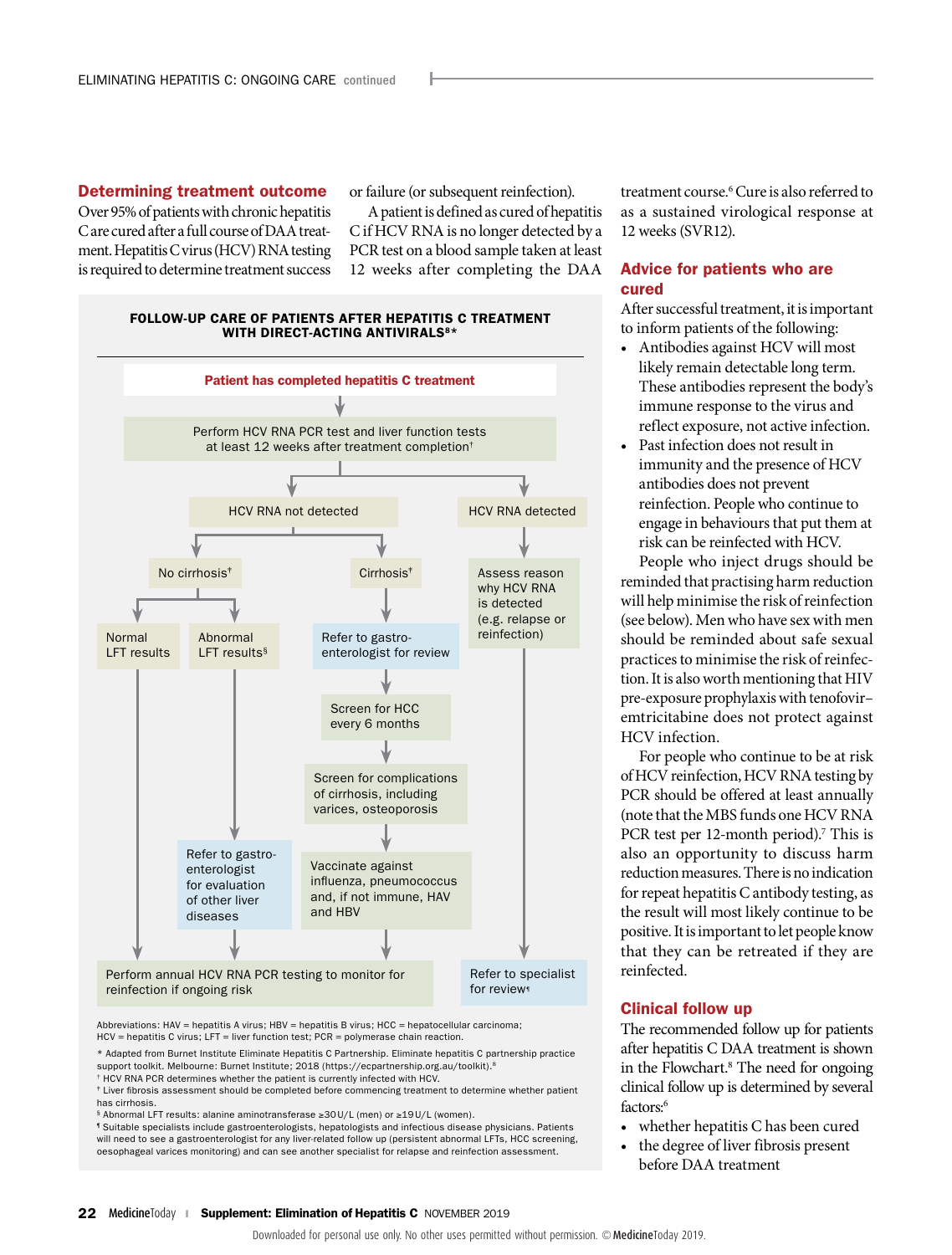- liver function test results 12 weeks after treatment is completed
- ongoing exposure to risk factors. Follow up of a patient who is cured is described in Box 1.

#### Patients who are cured

#### *Patients without cirrhosis and with normal liver function*

Most people currently living with hepatitis C in Australia do not have cirrhosis.<sup>9</sup> No further clinical follow up of hepatitis C is needed for those without cirrhosis who:

- achieve a cure
- have normal liver function test results after treatment, and
- are not at risk of reinfection.

Other comorbidities and risk factors may contribute to the development of liver disease, such as excessive alcohol use and fatty liver disease/metabolic syndrome. These people should be encouraged to maintain a healthy lifestyle, including smoking cessation, safe alcohol consumption, maintaining a healthy weight, healthy diet and exercise. They should also be encouraged to avoid reinfection through harm reduction practices. Patients who have not received hepatitis A and hepatitis B vaccinations should be offered them.<sup>10</sup>

#### *Patients without cirrhosis but with abnormal liver function results*

Patients without cirrhosis who have abnormal liver function test results after treatment (alanine aminotransferase  $[ALT] \geq 30$  U/L  $[men]$  or  $ALT \geq 19$  U/L [women]) may have comorbid liver disease. Routine investigations for liver disease can be initiated by the GP. These patients should be referred to a gastroenterologist for further investigation and management.

#### *Patients with cirrhosis*

Patients who were diagnosed with cirrhosis before DAA treatment would usually have been referred to a specialist at that time. After DAA treatment, they will require ongoing management of their liver

disease by a gastroenterologist and should be referred if not already receiving specialist care.

#### Patients who are not cured

About 5% of patients who complete a full treatment course do not achieve cure of hepatitis C with initial DAA therapy. Possible reasons include:

- viral resistance to the DAAs used
- presence of advanced liver disease.

Patients who are not cured should be referred to a gastroenterologist or infectious disease specialist who is experienced in the management of hepatitis C for further assessment and potential retreatment. Retreatment of a patient after DAA treatment failure may require a specific salvage regimen but generally has a good outcome.<sup>11</sup>

#### Hepatitis C virus reinfection

People with ongoing risk factors for infection are at risk of reinfection with HCV. The main risk groups in Australia are:

- people who inject drugs most new HCV infections occur in this group<sup>6</sup>
- men who have sex with men, particularly those who are HIV-positive
- people in custodial settings
- people who have received a tattoo or body piercing in an unsterile setting.

#### Treatment of HCV reinfection

Patients with HCV reinfection should be retreated to prevent both progression of liver disease and transmission of HCV to others. Importantly, people with reinfection are eligible for PBS-subsidised DAA therapy. Those with clear reinfection – for example, HCV RNA detected after confirmed SVR12 or a different HCV genotype detected – can be treated as if they are treatment-naïve.6

Further, patients with HCV reinfection should be invited to bring in or refer their sexual or injecting partners (who may have been the reinfection source) for treatment. They should also be offered advice and support to reduce their infection risk.

#### Reducing risk of reinfection for people who inject drugs

People who inject drugs are at ongoing risk of HCV infection. Three simple hepatitis C harm reduction messages are:

#### 1. CASE STUDY: FOLLOW UP AFTER DAA TREATMENT

#### Presentation

Michelle is a fit and active 49-year-old woman. About six months ago, you diagnosed her with chronic hepatitis C and prescribed a pangenotypic directacting antiviral (DAA) regimen (see part 3 in this series).<sup>5</sup> It is now 12 weeks since the scheduled completion of her DAA course and you send her a text message reminder to see you.

Michelle attends and reports that she completed the DAA treatment. She experienced mild headaches and nausea in the first few weeks of treatment but was able to cope. She forgot the tablets on only two days during the whole course.

#### Management

You order a hepatitis C virus (HCV) RNA PCR test (qualitative) and liver function tests. Michelle returns a week later to receive her results, which show:

- HCV RNA PCR not detected
- liver function tests normal range. These results indicate that Michelle

is cured of hepatitis C. Because she had no evidence of cirrhosis before DAA treatment and her liver function results are within the normal range after treatment, she does not require any follow up related to hepatitis C.

You take the opportunity to remind Michelle that being cured of hepatitis C does not mean she is immune to reinfection. She is no longer injecting drugs and is currently using methadone opioid substitution therapy. However, you remind her to have an HCV RNA PCR test if she is exposed to new risks in the future.

You also explain to Michelle that even though her hepatitis C is cured, her HCV antibody results will most likely remain positive. This does not mean she has a current HCV infection. Finally, you explain there are other causes of liver disease, such as excessive alcohol use and excess weight, and it is important to maintain a healthy lifestyle.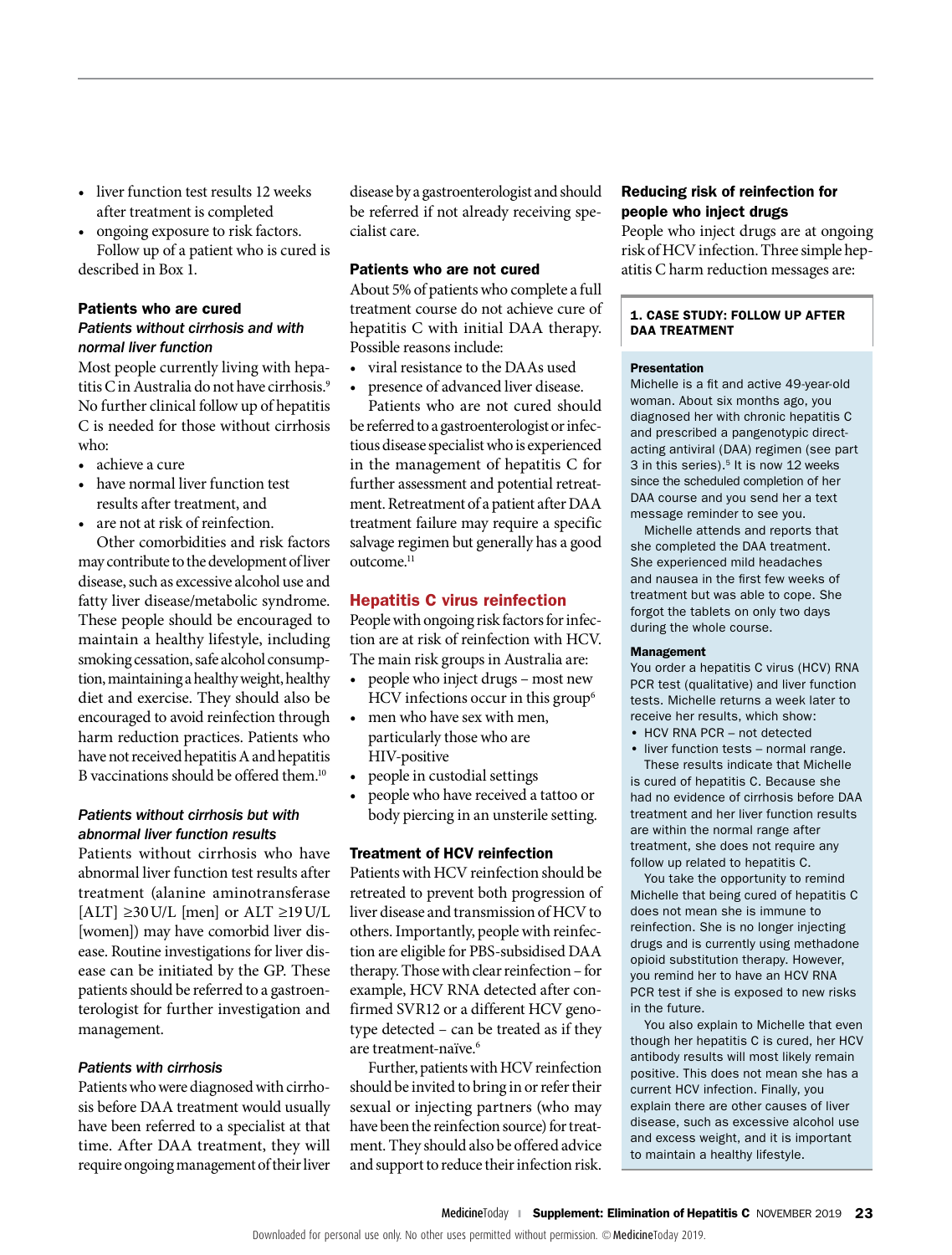#### 2. USEFUL RESOURCES FOR GPS AND PATIENTS AFTER HEPATITIS C TREATMENT

- Hepatitis C treatment resources for healthcare providers are available from Gastroenterological Society of Australia (GESA; [www.gesa.org.au/](https://www.gesa.org.au/resources/hepatitis-c-treatment) [resources/hepatitis-c-treatment\)](https://www.gesa.org.au/resources/hepatitis-c-treatment). These include:
	- *Australian recommendations for the management of Hepatitis C virus infection: a consensus statement*  September 2018
	- Wallchart for GPs: *Clinical guidance for treating hepatitis C virus infection: a summary*
- Resources for patients and healthcare providers are available from Hepatitis Australia, including downloadable information for patients (https://www. hepatitisaustralia.com)
- *Eliminate hepatitis C (EC) practice support toolkit:* developed for primary care practitioners, the toolkit contains resources to promote hepatitis C testing and treatment and to encourage people to remain engaged in high-quality hepatitis C care ([https://ecpartnership.org.au/](https://ecpartnership.org.au/toolkit) [toolkit\)](https://ecpartnership.org.au/toolkit)
- *Safer using tips:* two resources from Harm Reduction Victoria provide information on safer use of drugs, with specific reference to reducing hepatitis C transmission [\(https://](https://docs.wixstatic.com/ugd/ebb8bf_61a57e28de614edea74585d8951275fb.pdf) [docs.wixstatic.com/ugd/ebb8bf\\_](https://docs.wixstatic.com/ugd/ebb8bf_61a57e28de614edea74585d8951275fb.pdf) [61a57e28de614edea74585d895127](https://docs.wixstatic.com/ugd/ebb8bf_61a57e28de614edea74585d8951275fb.pdf)  5fb.pdf, [https://docs.wixstatic.com/](https://de4e0707-9881-41c5-b4b5-79de5c5c6366.filesusr.com/ugd/ebb8bf_f26901243d6f4c4295d46010e8d90088.pdf) [ugd/ebb8bf\\_f26901243d6f4c4295d](https://de4e0707-9881-41c5-b4b5-79de5c5c6366.filesusr.com/ugd/ebb8bf_f26901243d6f4c4295d46010e8d90088.pdf) [46010e8d90088.pdf\)](https://de4e0707-9881-41c5-b4b5-79de5c5c6366.filesusr.com/ugd/ebb8bf_f26901243d6f4c4295d46010e8d90088.pdf)
- *Removing barriers: it's easy as 1, 2, 3*  webpage from Australasian Society for HIV, Viral Hepatitis and Sexual Health Medicine (ASHM) includes steps to reduce stigma and discrimination in your practice (http:// removingbarriers.ashm.org.au)
- Use sterile injecting equipment and do not share any injecting equipment
- Encourage injecting partners to be tested and treated
- Remind people they can be retreated if they are reinfected.

#### Condition Test Frequency Hepatocellular carcinoma Liver ultrasound examination  $\vert$  Six-monthly Oesophageal varices Gastroscopy **Individualised by gastroenterologist** according to Baveno VI criteria<sup>16</sup> Osteoporosis DXA Vitamin D level Two-yearly Six-monthly **Other** monitoring Liver function tests, full blood count, urea, electrolytes, creatinine, INR/prothrombin Based on individual circumstances and gastroenterologist's opinion

#### TABLE. RECOMMENDED SURVEILLANCE FOR CIRRHOSIS COMPLICATIONS6,15

Abbreviation: DXA = dual emission x-ray absorptiometry.

time, others as required

Harm reduction is an effective approach to reduce hepatitis C risk. It includes providing access to clean needles, syringes and other injecting equipment and opioid substitution therapy (OST). Informative harm reduction resources for people who inject drugs are readily available on the internet and provide easily accessible information on topics such as safe injecting practices and OST (Box 2). GPs can play an active role in harm reduction by:

- offering OST within their practice or discussing pathways to access
- discussing safer injecting behaviours. GPs are also recommended to offer

HCV RNA PCR testing at least annually to people who inject drugs to screen for HCV reinfection, as previously discussed.

People who inject drugs may have other comorbidities requiring long-term care. A trusting and lasting relationship with a GP is very important for this patient group.12 People who inject drugs often report experiencing stigma and discrimination from healthcare providers, which can be a significant barrier to seeking health advice and treatment.<sup>13</sup> Resources for primary care staff to help raise awareness about stigma and discrimination are available from the Australasian Society for HIV, Viral Hepatitis and Sexual Health Medicine (Box 2).<sup>14</sup>

#### Hepatitis C-related cirrhosis

Liver cirrhosis is a significant complication that occurs in about two to three of every 10 people with chronic hepatitis C, generally after longstanding (20 to 30 years) infection.6 People with cirrhosis remain at risk of complications of liver disease such as hepatocellular carcinoma (HCC), even after being cured of hepatitis C.

#### Follow up for patients with cirrhosis

Patients with cirrhosis require lifelong follow up (Table).6,15,16 They should be referred to a gastroenterologist for specialist care. In particular, all patients with cirrhosis require HCC surveillance with six-monthly targeted liver ultrasound examinations. The GP should also provide hepatitis A and B, influenza and pneumococcal vaccinations to all patients with cirrhosis in accordance with Australian immunisation guidelines.<sup>10</sup>

Shared models of care with open lines of communication between the GP and specialist can facilitate safe and effective management of patients with cirrhosis. This includes timely adherence to screening programs, safe prescribing of medications when liver dysfunction is present and early identification of decompensating liver function. Shared models of care can be supported through initiation of chronic disease care plans, team care arrangements and case conferencing.